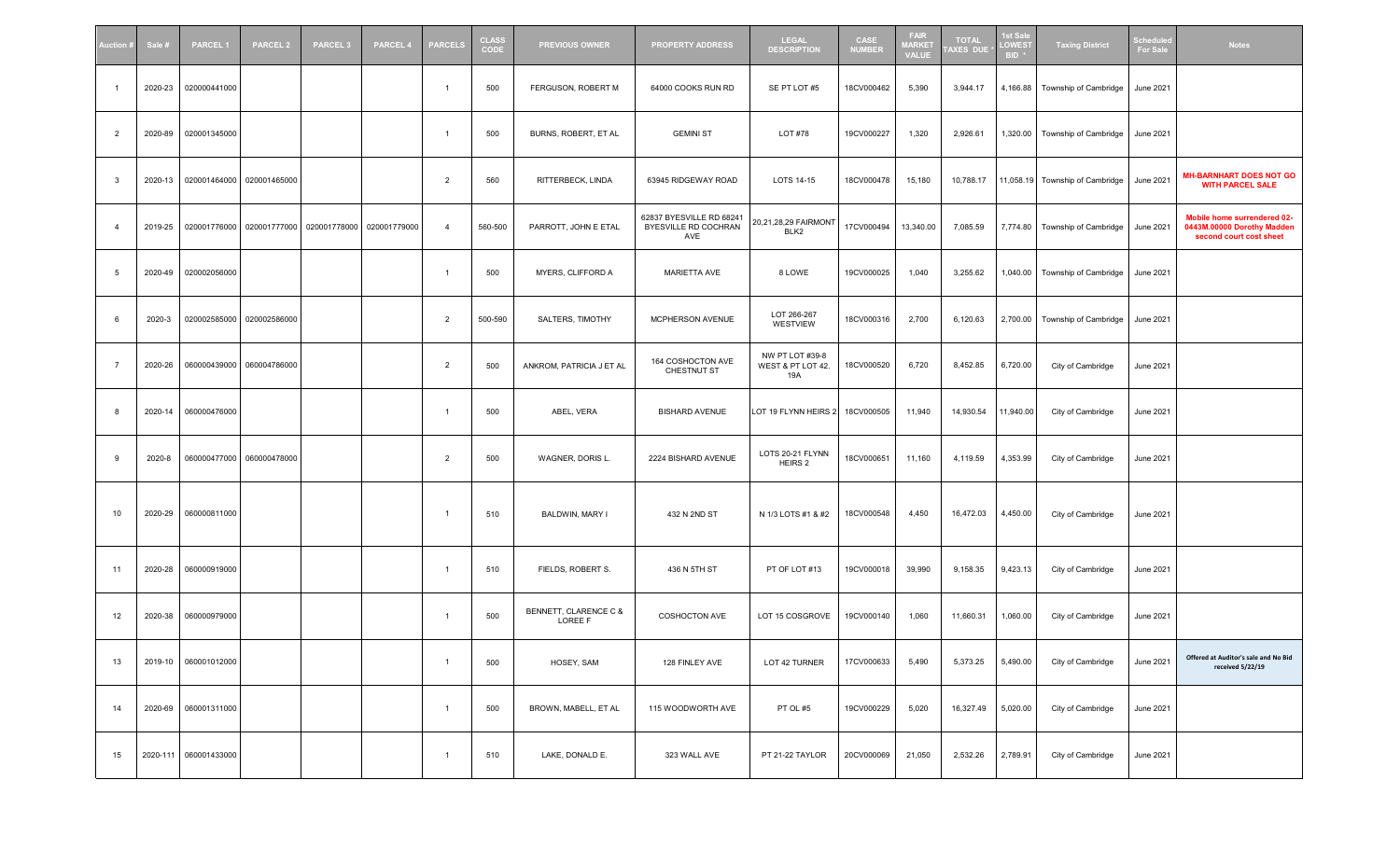| uction <b>:</b> | Sale #   | <b>PARCEL1</b>        | <b>PARCEL 2</b> | <b>PARCEL 3</b> | <b>PARCEL 4</b> | <b>PARCELS</b> | <b>CLASS</b><br>CODE | <b>PREVIOUS OWNER</b>              | <b>PROPERTY ADDRESS</b>             | <b>LEGAL</b><br><b>DESCRIPTION</b>                    | CASE<br><b>NUMBER</b> | <b>FAIR</b><br><b>MARKE</b><br><b>VALUE</b> | <b>TOTAL</b><br><b>AXES DU</b> | <b>1st Sal</b><br>LOWES <sup>-</sup><br>BID <sup>3</sup> | <b>Taxing District</b> | Schedul<br>For Sak | <b>Notes</b>                                    |
|-----------------|----------|-----------------------|-----------------|-----------------|-----------------|----------------|----------------------|------------------------------------|-------------------------------------|-------------------------------------------------------|-----------------------|---------------------------------------------|--------------------------------|----------------------------------------------------------|------------------------|--------------------|-------------------------------------------------|
| 16              | 2020-58  | 060001534000          | 060001535000    |                 |                 | $\overline{2}$ | 500                  | HAMME, H J ENTERPRISES INC         | CHESTNUT ST                         | LOT # 178 & LOT #179                                  | 19CV000020            | 3,700                                       | 3,769.53                       | 3,700.00                                                 | City of Cambridge      | <b>June 2021</b>   |                                                 |
| 17              | 2020-66  | 060001645000          |                 |                 |                 |                | 500                  | CARR, ROSA ET AL                   | 104 SUMMIT AVE                      | PT OL 7 NW PT                                         | 19CV000231            | 1,690                                       | 5,665.80                       | 1,690.00                                                 | City of Cambridge      | June 2021          |                                                 |
| 18              | 2020-83  | 060002094000          | 060002092000    |                 |                 | 2              | 500                  | YARNELL, JEANINE, ET AL            | 155 COSHOCTON AVE                   | PT NW PT OL 39<br>WEST                                | 19CV000293            | 2,640                                       | 23,324.18                      | 2,640.00                                                 | City of Cambridge      | June 2021          | <b>Description Red Stamped</b>                  |
| 19              | 2020-98  | 060002191000          |                 |                 |                 | -1             | 500                  | SMITH, HEATHER K.                  | 317 N 6TH ST                        | N PT OL #1                                            | 19CV000395            | 15,540                                      | 28,468.75                      | 15,540.00                                                | City of Cambridge      | <b>June 2021</b>   |                                                 |
| 20              | 2020-25  | 060002207000          |                 |                 |                 |                | 510                  | BEADLE, WILBUR J IV                | 616 N 6TH ST                        | SW PT LOT #209 &<br>#210                              | 18CV000508            | 73,620                                      | 27,876.19                      | 28,175.65                                                | City of Cambridge      | June 2021          |                                                 |
| 21              | 2020-112 | 060002355000          |                 |                 |                 |                | 510                  | RHINEHART, JONATHAN A &<br>THERESA | 436 N. 3RD ST                       | S PT LOT 22 & E PT<br>LOT <sub>23</sub>               | 19CV00500             | 35,220                                      | 9,906.97                       | 10,225.97                                                | City of Cambridge      | June 2021          |                                                 |
| 22              | 2020-105 | 060002356000          | 060002357000    |                 |                 | 2              | 500                  | DRAKE, PEARL                       | 115 SUMMIT AVE                      | SE PT LOT #38 & SW<br>PT OF LOT #38                   | 19CV000269            | 2,370                                       | 2,250.79                       | 2,370.00                                                 | City of Cambridge      | June 2021          |                                                 |
| 23              | 2020-30  | 060002436000          | 060002435000    | 060003207000    |                 | $\mathbf{3}$   | 500                  | AMES, WILLIAM M ET AL              | 513 ORCHARD AVE & 637 S.<br>10TH ST | LOTS 39-40 ORCHARD<br>GROVE & PT OL2<br>CARSON'S ADDN | 18CV000522            | 12,240                                      | 9,875.46                       | 10,209.04                                                | City of Cambridge      | <b>June 2021</b>   |                                                 |
| 24              | 2020-1   | 060003017000          |                 |                 |                 | $\mathbf{1}$   | 510                  | MCKIM, RUTH CHRISTINA              | 524 JEFFERSON AVENUE                | LOT 4 SIEGFRIED                                       | 18CV000337            | 27,430.00                                   | 3,696.50                       | 3,932.32                                                 | City of Cambridge      | <b>June 2021</b>   |                                                 |
| 25              | 2020-12  | 060003172000          |                 |                 |                 | $\overline{1}$ | 510                  | GALLUZZI, RICHARD C.               | 510 JEFFERSON AVENUE                | LOT 1 SIEGRRIED 1                                     | 18CV000578            | 23,340                                      | 12,807.84                      | 13,041.76                                                | City of Cambridge      | June 2021          | <b>Request for Redemtion</b><br>\$13,995.34 Due |
| 26              | 2020-97  | 060003224000          |                 |                 |                 |                | 510                  | CAMPBELL, ROBERT E.                | 716 S 10TH ST                       | E. END LOT #35                                        | 19CV000451            | 35,440                                      | 13,541.38                      | 13,804.58                                                | City of Cambridge      | June 2021          |                                                 |
| 27              | 2020-7   | 060003232000          |                 |                 |                 |                | 510                  | HANES, JEFFREY                     | 308 NORTH 6TH STREET                | PT OL 2                                               | 18CV000056            | 26,230                                      | 11,544.75                      | 11,901.79                                                | City of Cambridge      | June 2021          |                                                 |
| 28              |          | 2020-114 060003242000 |                 |                 |                 |                | 510                  | BLESSING, DEBORAH J.               | 600 S. 7TH ST                       | N 1/2 LOT #8                                          | 19CV000448 32,830     |                                             |                                |                                                          | City of Cambridge      | June 2021          |                                                 |
| 29              |          | 2020-95 060003485000  |                 |                 |                 | $\overline{1}$ | 500                  | LUSTER, ROY A. & KASSANDRA<br>L.   | 748 S. 8TH ST                       | LOT #28-29                                            | 19CV000459            | 10,150                                      | 1,216.40                       | 1,451.70                                                 | City of Cambridge      | <b>June 2021</b>   |                                                 |
| 30              | 2020-9   | 060004058000          |                 |                 |                 | $\overline{1}$ | 500                  | WEAVER, VERA IRENE                 | 745 SOUTH 9TH STREET                | PT OL 20 SOUTH                                        | 18CV000650            | 15,880                                      | 31,083.54                      | 15,880.00                                                | City of Cambridge      | <b>June 2021</b>   |                                                 |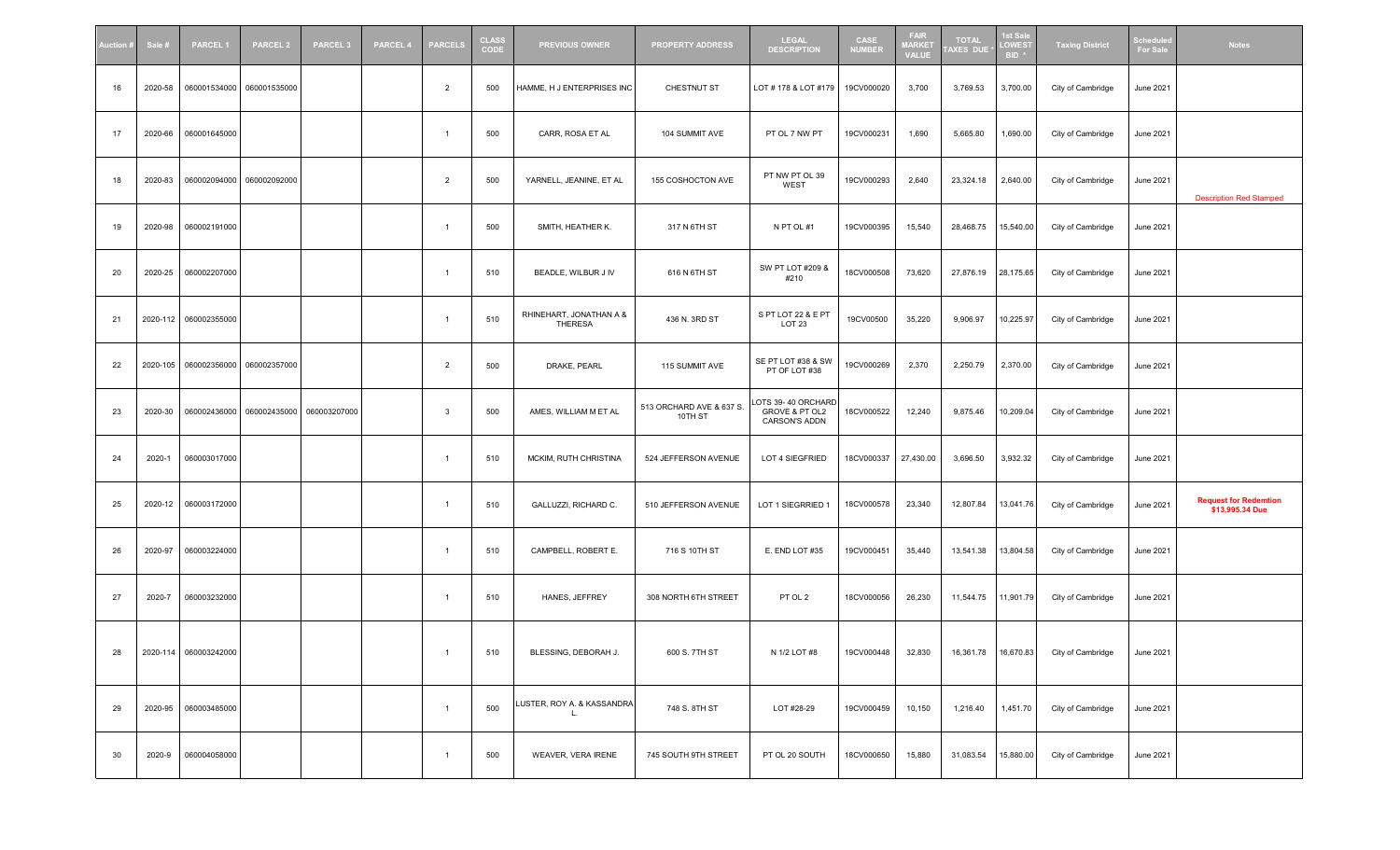| <b>Nuction</b> ≢ | Sale #   | <b>PARCEL1</b> | <b>PARCEL 2</b>           | <b>PARCEL 3</b> | <b>PARCEL 4</b> | <b>PARCELS</b> | <b>CLASS</b><br>CODE | <b>PREVIOUS OWNER</b>                         | <b>PROPERTY ADDRESS</b>                  | <b>LEGAL</b><br><b>DESCRIPTION</b>             | CASE<br><b>NUMBER</b> | <b>FAIR</b><br><b>MARKE</b><br><b>VALUE</b> | <b>TOTAL</b><br>AXES DUE | <b>st Sak</b><br>LOWES <sup>®</sup><br>BID <sup>3</sup> | <b>Taxing District</b> | chedul<br>For Sal | <b>Notes</b>                                                                                                                                                                      |
|------------------|----------|----------------|---------------------------|-----------------|-----------------|----------------|----------------------|-----------------------------------------------|------------------------------------------|------------------------------------------------|-----------------------|---------------------------------------------|--------------------------|---------------------------------------------------------|------------------------|-------------------|-----------------------------------------------------------------------------------------------------------------------------------------------------------------------------------|
| 31               | 2020-100 | 060004793000   |                           |                 |                 | -1             | 500                  | JOHNSON, KENNETH R.                           | 319 N. 6TH ST.                           | PT O.L. 12                                     | 19CV000408            | 1,590                                       | 7,421.70                 | 1,590.00                                                | City of Cambridge      | <b>June 2021</b>  |                                                                                                                                                                                   |
| 32               | 2020-93  | 060004811000   |                           |                 |                 | -1             | 510                  | BUTTERWORTH, SHIRLEY B.                       | 329 S 8TH ST                             | LOT #133 CARSON                                | 19CV000447            | 9,210                                       | 6,493.18                 | 6,730.83                                                | City of Cambridge      | June 2021         |                                                                                                                                                                                   |
| 33               | 2020-71  | 060004968000   |                           |                 |                 |                | 520                  | PLAUCHE PROPERTY<br>INVESTMENTS LLC, ET AL    | 500 S 8TH ST                             | E PT LOT #152                                  | 18CV000339            | 63,420                                      | 6,502.81                 | 6,760.94                                                | City of Cambridge      | June 2021         |                                                                                                                                                                                   |
| 34               | 2020-11  | 060005179000   |                           |                 |                 | -1             | 510                  | JOHNSON, PAULA J.                             | 363 SPRING STREET                        | LOT 263 CARSONS &<br>PT VAC. ALLEY             | 18CV000580            | 46,670                                      | 18,455.30                | 18,725.44                                               | City of Cambridge      | <b>June 2021</b>  |                                                                                                                                                                                   |
| 35               | 2020-37  | 060005841000   |                           |                 |                 | -1             | 510                  | LIVERMORE VALLEY<br><b>INVESTMENTS</b>        | 419 N 9TH ST                             | LOT #1 N. BROWN                                | 18CV000621            | 42,880                                      | 9,652.13                 | 9,923.42                                                | City of Cambridge      | June 2021         | <b>ODH POSTED WARNING</b><br><b>CONTAINS LEAD HAZARDS</b>                                                                                                                         |
| 36               | 2020-15  | 060006068000   |                           |                 |                 | $\overline{1}$ | 510                  | LOWRY, JAMES D                                | 917 GARFIELD AVENUE                      | PT LOTS 20-21<br>CARSON                        | 18CV000323            | 13,010                                      | 2,653.24                 | 2,903.97                                                | City of Cambridge      | June 2021         |                                                                                                                                                                                   |
| 37               | 2020-101 | 060006471000   |                           |                 |                 | -1             | 500                  | JOHNSON, KENNETH R.                           | 515 WALL AVE                             | PT O.L. 25                                     | 19CV000409            | 10,810                                      | 35,855.27                | 10,810.00                                               | City of Cambridge      | June 2021         |                                                                                                                                                                                   |
| 38               | 2020-2   | 060006593000   | 060006584000              | 060002551000    | 060001444000    | $\overline{4}$ | 500-501              | CALECO REALTY                                 | COSHOCTON AVE, SPRING<br>STREET & SUMMIT | PT OL39 & LOT 8<br>FORSYTHE & N. PT.<br>O.L. 8 | 18CV000072            | 8,520.00                                    | 62,863.81                | 8,520.00                                                | City of Cambridge      | June 2021         |                                                                                                                                                                                   |
| 39               | 2020-82  |                | 060007005000 060006800001 |                 |                 | $\overline{2}$ | 500 & 510            | SIMPSON, MICHAEL, ET AL                       | 537 MARIETTA AVE                         | PT OL 18-19                                    | 19CV000304            | 14,940                                      | 10,495.84                | 10,761.34                                               | City of Cambridge      | June 2021         |                                                                                                                                                                                   |
| 40               | 2020-110 | 060008767000   |                           |                 |                 |                | 510                  | RHINEHART, JONATHAN A &<br>THERESA            | 210 FOSTER AVE                           | E PT LOT 9-10                                  | 19CV000499            | 8,440                                       | 12,218.44                | 8,440.00                                                | City of Cambridge      | June 2021         |                                                                                                                                                                                   |
| 41               | 2020-44  | 120000438000   |                           |                 |                 | $\overline{1}$ | 500                  | COOPER, RENA & MILTON<br>SAMUEL SHIELDS ET AL | <b>GREENDALE AVE</b>                     | LOT #12                                        | 19CV000088            | 6,370                                       | 7,325.58                 | 6,370.00                                                | Village of Byesville   | June 2021         |                                                                                                                                                                                   |
| 42               | 2019-1   | 150000065000   |                           |                 |                 | 1              | 501                  | URBAN, RUBY                                   | MT. HERMAN RD                            | <b>SW PT SW 1/4</b>                            | 17CV000640            | 9,600                                       | 3,613.32                 | 3,841.39                                                | Township of Knox       | June 2021         | Offered at Auditor Sale and No Bid<br>Received. Legal description is not<br>ransferable. Purchaser will need to get<br>it surveyed after the sale and before<br>transfer of deed. |
| 43               | 2020-36  | 180000173000   |                           |                 |                 | $\overline{1}$ | 500                  | HICKS, EVA                                    | NORWALK RD, KIMBOLTON                    | PT SW 1/4                                      | 19CV000085            | 1,660                                       | 2,768.50                 | 1,660.00                                                | Township of Liberty    | June 2021         | <b>Requires New Survey</b>                                                                                                                                                        |
| 44               | 2019-7   | 180000849003   |                           |                 |                 | $\mathbf{1}$   | 560                  | WORK, SARA JO                                 | 69941 LEEPER RD<br>CAMBRIDGE OH          | E PT NW 1/4 & NE 1/4<br>0.7520ac               | 17CV000576            | 12,020.00                                   | 6,153.37                 | 6,399.80                                                | Township of Liberty    | June 2021         |                                                                                                                                                                                   |
| 45               | 2020-73  | 180001323000   |                           |                 |                 | $\overline{1}$ | 590                  | PRICE, CHARLES W., ET AL                      | 7375 BRUSH RUN RD                        | PT SE SW1/4                                    | 19CV000081            | 9,110                                       | 2,879.85                 | 3,147.85                                                | Township of Liberty    | June 2021         |                                                                                                                                                                                   |
| 46               | 2020-6   | 180001565000   | 180001566000              | 180001548000    | 180001564000    | $\overline{4}$ | 412-499-<br>400      | APPARITION COMMISSION LLC                     | <b>MAIN STREET</b>                       | LOT 3-4-5-6 ORIGINAL                           | 18CV000104            | 260,920                                     | 17,373.68                | 17,438.88                                               | Township of Liberty    | June 2021         |                                                                                                                                                                                   |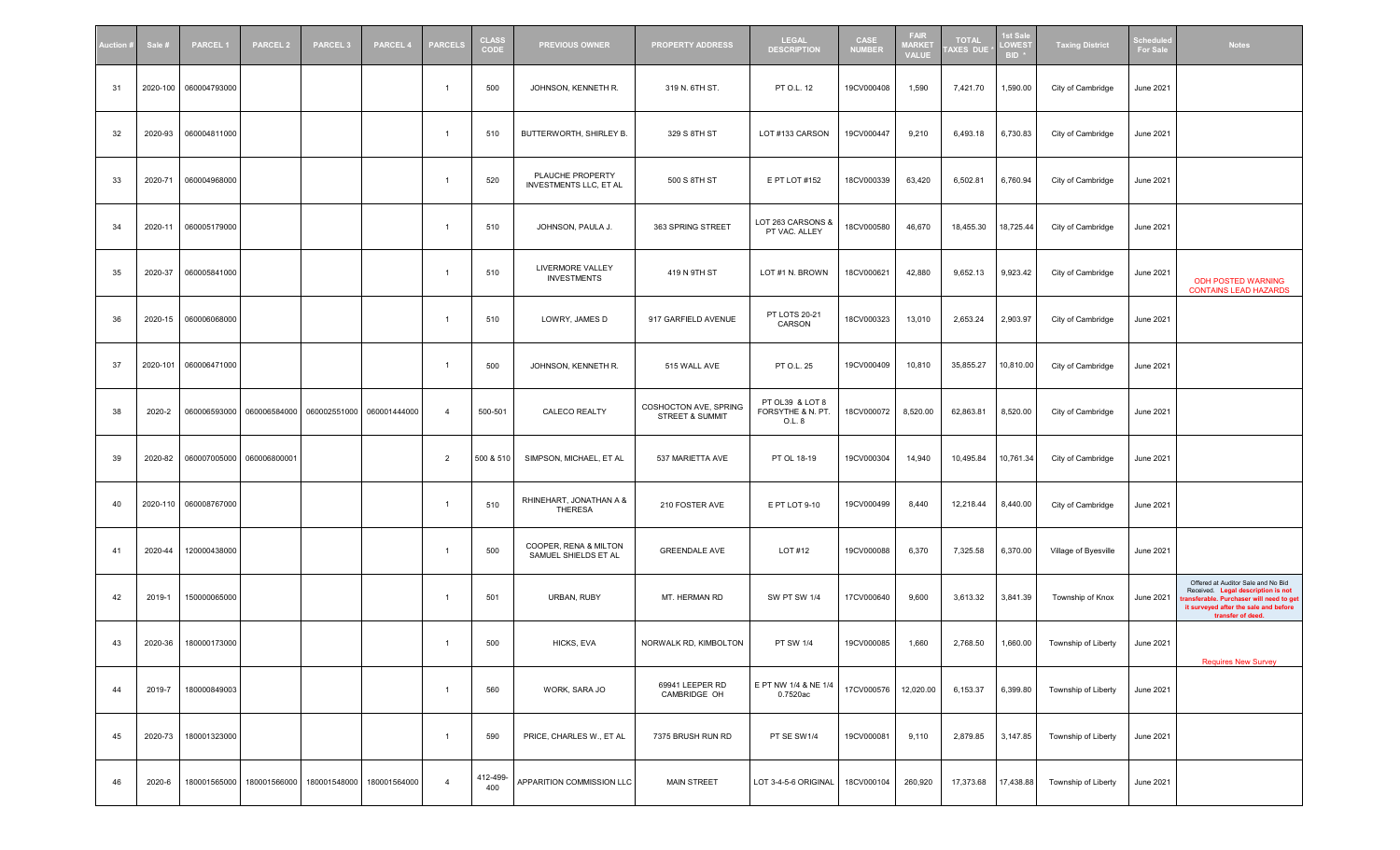| uction # | Sale #   | <b>PARCEL1</b>        | <b>PARCEL 2</b> | <b>PARCEL 3</b> | <b>PARCEL 4</b> | <b>PARCELS</b> | <b>CLASS</b><br>CODE | <b>PREVIOUS OWNER</b>                  | <b>PROPERTY ADDRESS</b>            | <b>LEGAL</b><br><b>DESCRIPTION</b>      | CASE<br><b>NUMBER</b> | <b>FAIR</b><br><b>MARKET</b><br><b>VALUE</b> | <b>TOTAL</b><br><b>AXES DUE</b> | <b>st Sak</b><br><b>LOWEST</b><br><b>BID</b> | <b>Taxing District</b> | chedul<br><b>For Sal</b> | <b>Notes</b> |
|----------|----------|-----------------------|-----------------|-----------------|-----------------|----------------|----------------------|----------------------------------------|------------------------------------|-----------------------------------------|-----------------------|----------------------------------------------|---------------------------------|----------------------------------------------|------------------------|--------------------------|--------------|
| 47       | 2020-87  | 240000099000          |                 |                 |                 | $\overline{1}$ | 510                  | BROWNFIELD, NORA, ET AL                | 353 PIKE ST                        | LOT#2                                   | 19CV000137            | 3,340                                        | 8,082.98                        | 3,340.00                                     | Village of Quaker City | June 2021                |              |
| 48       | 2020-59  | 240000345000          |                 |                 |                 | $\mathbf{1}$   | 510                  | RYAN, MELANIE R.                       | 233 FAIR ST                        | LOT #78                                 | 19CV000154            | 6,730                                        | 6,497.01                        | 6,730.00                                     | Township of Millwood   | June 2021                |              |
| 49       | 2020-104 | 260000211001          | 260001771000    |                 |                 | $\overline{2}$ | 501 & 571            | JEWELL, EDWARD R. & DIANA<br>к         | 15780 SLIGO RD                     | PT OL 17 & LOT 18,19<br>& 20 BIRMINGHAM | 19CV000159            | 66,890                                       | 4,123.92                        | 4,617.92                                     | Township of Monroe     | June 2021                |              |
| 50       | 2020-94  | 260000311000          |                 |                 |                 | $\overline{1}$ | 500                  | KIRKSEY, JOHN JR & ESTELE              | 75959 VANDALIA LN                  | LOT #588A                               | 19CV000444            | 4,310                                        | 2,953.87                        | 3,211.57                                     | Township of Monroe     | June 2021                |              |
| 51       | 2020-55  | 260000431000          |                 |                 |                 | $\overline{1}$ | 500                  | THAYER, EUGENE R. & GISELE<br>L        | BROADHEAD RD                       | <b>LOT 687A</b>                         | 19CV000119            | 4,310                                        | 3,802.63                        | 4,015.53                                     | Township of Monroe     | June 2021                |              |
| 52       | 2020-81  | 260000438000          |                 |                 |                 | $\overline{1}$ | 500                  | NORTHERN OHIO BANK,<br>TRUSTEE, ET AL  | <b>BROADHEAD RD</b>                | LOT 694A                                | 19CV000125            | 4,310                                        | 6,380.27                        | 4,310.00                                     | Township of Monroe     | June 2021                |              |
| 53       | 2020-63  | 260000464000          |                 |                 |                 | $\overline{1}$ | 500                  | BASSETT, TODD A                        | 75959 VANDALIA LN                  | LOT #324                                | 19CV000261            | 4,310                                        | 1,385.72                        | 1,612.02                                     | Township of Monroe     | June 2021                |              |
| 54       | 2020-116 | 260000508000          |                 |                 |                 |                | 590                  | KARCHER, ROGER                         | LOT 412-A SALT FORK<br>CAMPGROUNDS | <b>LOT 412A</b>                         | 20CV000193            | 4,570                                        | 1,374.71                        | 1,604.11                                     | Township of Monroe     | June 2021                |              |
| 55       |          | 2020-118 260000706000 |                 |                 |                 | -1             | 500                  | DARRAH, WILLIAM L. & BETH A.           | LOT 257-A SALT FORK<br>CAMPGROUNDS | <b>LOT 257A</b>                         | 20CV000183            | 4,310                                        | 5,509.62                        | 4,310.00                                     | Township of Monroe     | June 2021                |              |
| 56       | 2020-117 | 260000711000          |                 |                 |                 | -1             | 500                  | RILEY, THOMAS E. & CAROL<br>LEE        | LOT 262-A SALT FORK<br>CAMPGROUNDS | <b>LOT 262A</b>                         | 20CV000188            | 4,310                                        | 5,436.32                        | 4,310.00                                     | Township of Monroe     | June 2021                |              |
| 57       |          | 2020-113 260000714000 |                 |                 |                 | $\mathbf{1}$   | 590                  | WARREN, CASEY                          | LOT 265 A SALT FORK<br>CAMPGROUNDS | <b>LOT 265A</b>                         | 20CV000144            | 5,630                                        | 1,572.22                        | 1,810.87                                     | Township of Monroe     | June 2021                |              |
| 58       | 2020-70  | 260000715000          |                 |                 |                 | $\overline{1}$ | 500                  | BOUGHNER, ROBERT, ET AL                | 75959 VANDALIA LN                  | <b>LOT 266A</b>                         | 19CV000292            | 4,310                                        | 7,321.69                        | 4,310.00                                     | Township of Monroe     | June 2021                |              |
| 59       |          | 2020-108 260000797000 |                 |                 |                 | $\overline{1}$ | 599                  | NOESNER, HERBERT W. ET AL              | LOT 393 A SALT FORK<br>CAMPGROUND  | <b>LOT 393A</b>                         | 20CV000192            | 4,310                                        | 1,439.46                        | 1,671.46                                     | Township of Monroe     | June 2021                |              |
| 60       |          | 2020-106 260000831000 |                 |                 |                 | $\overline{1}$ | 500                  | FERNANDEZ, JOSE L. &<br>SHIRLEY A.     | LOT 42 SALT FORK<br>CAMPGROUND     | LOT 42A                                 | 19CV000602            | 4,310                                        | 6,768.40                        | 4,310.00                                     | Township of Monroe     | June 2021                |              |
| 61       | 2020-107 | 260000892000          |                 |                 |                 | $\mathbf{1}$   | 500                  | BERTRAM, THORNTON W. &<br>CHRISTINE J. | LOT 103 A SALT FORK<br>CAMPGROUND  | <b>LOT 103A</b>                         | 19CV000550            | 4,310                                        | 1,578.59                        | 1,848.74                                     | Township of Monroe     | June 2021                |              |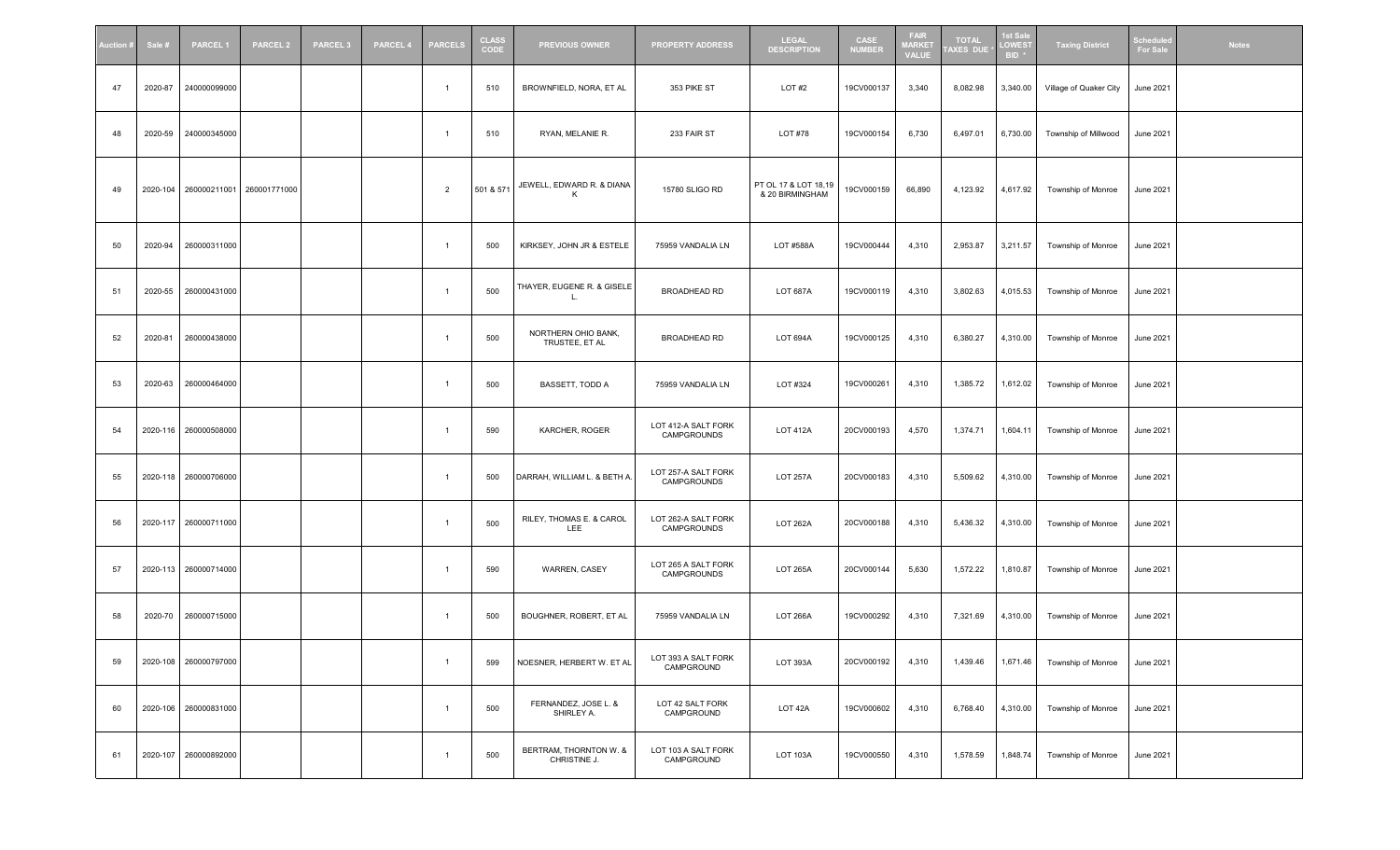| Auction # | Sale #  | <b>PARCEL1</b>       | <b>PARCEL 2</b>           | <b>PARCEL 3</b>                                     | <b>PARCEL 4</b> | <b>PARCELS</b> | <b>CLASS</b><br>CODE | <b>PREVIOUS OWNER</b>                      | <b>PROPERTY ADDRESS</b> | <b>LEGAL</b><br><b>DESCRIPTION</b>        | CASE<br><b>NUMBER</b> | <b>FAIR</b><br><b>MARKET</b><br><b>VALUE</b> | <b>TOTAL</b><br>AXES DUE | 1st Sale<br><b>LOWES</b><br>BID <sup>*</sup> | <b>Taxing District</b>        | Scheduk<br>For Sal | <b>Notes</b> |
|-----------|---------|----------------------|---------------------------|-----------------------------------------------------|-----------------|----------------|----------------------|--------------------------------------------|-------------------------|-------------------------------------------|-----------------------|----------------------------------------------|--------------------------|----------------------------------------------|-------------------------------|--------------------|--------------|
| 62        | 2020-90 | 260000945000         |                           |                                                     |                 | $\overline{1}$ | 500                  | DAVIS, JAMES & DORIS, ET AL                | BROADHEAD RD            | <b>LOT 156A</b>                           | 19CV000311            | 4,310                                        | 10,821.44                | 4,310.00                                     | Township of Monroe            | June 2021          |              |
| 63        | 2020-65 | 260002052008         |                           |                                                     |                 | 1              | 591                  | WHITE, MARK & AMY                          | 7493 IRISH RIDGE RD     | <b>PT SE 1/4</b>                          | 19CV000254            | 28,060                                       | 11,666.22                | 11,926.72                                    | Township of Monroe            | <b>June 2021</b>   |              |
| 64        | 2020-47 | 300000151000         |                           |                                                     |                 | -1             | 510                  | TOLLET, BERTHA V. & ENGLUS,<br>ROSE, ET AL | 621 FAIR AVE            | LOT#5                                     | 19CV000084            | 2,190                                        | 9,596.77                 | 2,190.00                                     | Township of Oxford            | <b>June 2021</b>   |              |
| 65        | 2020-61 |                      |                           | 310000908000 310000909000 310000910000 310000911000 |                 | $\overline{4}$ | 500                  | LE, THOMAS SAVAGE                          | 18323 SPARROW RD        | LOT #4, W PT LOT #5,<br>LOT #29 & LOT #30 | 19CV000281            | 6,460                                        | 2,890.06                 | 3,212.56                                     | Township of Richland          | <b>June 2021</b>   |              |
| 66        | 2020-31 | 310001537000         |                           |                                                     |                 | $\mathbf{1}$   | 500                  | QUESENBERRY, CARL                          | LASHLEY RD, SENECAVILLE | LOT #145                                  | 19CV000028            | 6,900                                        | 5,477.71                 | 5,697.32                                     | Township of Richland          | <b>June 2021</b>   |              |
| 67        | 2020-4  | 310001618000         |                           |                                                     |                 | $\mathbf{1}$   | 500                  | AULT DONALD R ET AL                        | <b>LASHLEY ROAD</b>     | <b>LOT 127</b><br>TANGLEWOOD<br>VILLAGE   | 18CV000509            | 6,900                                        | 9,428.08                 | 6,900.00                                     | Township of Richland          | June 2021          |              |
| 68        | 2020-39 | 310001668000         |                           |                                                     |                 | $\mathbf{1}$   | 500                  | WAGNER, ROBERT G & MABEL<br>N              | <b>LASHLEY RD</b>       | LOT #144<br>TANGLEWOOD<br>VILLAGE         | 19CV000146            | 6,900                                        | 9,820.03                 | 6,900.00                                     | Township of Richland          | <b>June 2021</b>   |              |
| 69        | 2020-62 | 310001695000         |                           |                                                     |                 | $\overline{1}$ | 500                  | THOMAS, WAYNE E                            | <b>LASHLEY RD</b>       | LOT #100                                  | 19CV000294            | 6,900                                        | 12,686.70                | 6,900.00                                     | Township of Richland          | <b>June 2021</b>   |              |
| 70        | 2020-52 | 310001726000         |                           |                                                     |                 | $\overline{1}$ | 500                  | MILLER, CHESTER J. & WILMA<br>L.           | <b>LASHLEY RD</b>       | LOT #148                                  | 19CV000124            | 6,900                                        | 10,817.09                | 6,900.00                                     | Township of Richland          | <b>June 2021</b>   |              |
| 71        | 2020-56 | 310001737000         |                           |                                                     |                 | $\overline{1}$ | 500                  | NELSON, PAUL A. & HELEN E.                 | <b>LASHLEY RD</b>       | LOT #400                                  | 19CV000131            | 6,900                                        | 11,658.87                | 6,900.00                                     | Township of Richland          | <b>June 2021</b>   |              |
| 72        | 2020-50 | 310001741000         |                           |                                                     |                 | $\overline{1}$ | 500                  | RADSICK, HARRY N.                          | <b>LASHLEY RD</b>       | LOT #173                                  | 19CV000147            | 6,900                                        | 10,264.11                | 6,900.00                                     | Township of Richland          | <b>June 2021</b>   |              |
| 73        | 2020-53 | 310001745000         |                           |                                                     |                 | $\mathbf{1}$   | 500                  | MUETZEL, MONA J.                           | <b>LASHLEY RD</b>       | LOT #133                                  | 19CV000145            | 6,900                                        | 10,264.11                | 6,900.00                                     | Township of Richland          | June 2021          |              |
| 74        |         | 2020-33 310001845000 |                           |                                                     |                 | $\mathbf{1}$   | 500                  | FERIANCE, GRACE M.                         | LASHLEY RD, SENECAVILLE | LOT # 227                                 | 19CV000015            | 6,900                                        | 8,230.60                 |                                              | 6,900.00 Township of Richland | June 2021          |              |
| 75        | 2020-32 | 310001863000         |                           |                                                     |                 | $\overline{1}$ | 500                  | SAVAGE, C.JACK ET AL                       | LASHLEY RD, SENECAVILLE | LOT # 251                                 | 19CV000030            | 6,900                                        | 8,349.85                 | 6,900.00                                     | Township of Richland          | <b>June 2021</b>   |              |
| 76        | 2020-91 |                      | 310001961000 310001962000 |                                                     |                 | 2              | 500                  | CUISKA, MARK R., ET AL                     | <b>LASHLEY RD</b>       | LOT #92 & LOT #93                         | 19CV000014            | 13,800                                       | 17,504.98                | 13,800.00                                    | Township of Richland          | <b>June 2021</b>   |              |
| 77        | 2020-34 | 310001981000         |                           |                                                     |                 | $\mathbf{1}$   | 500                  | SHAW, JAMES M. JR ET AL                    | LASHLEY RD, SENECAVILLE | LOT # 149                                 | 19CV000033            | 6,900                                        | 9,255.64                 | 6,900.00                                     | Township of Richland          | June 2021          |              |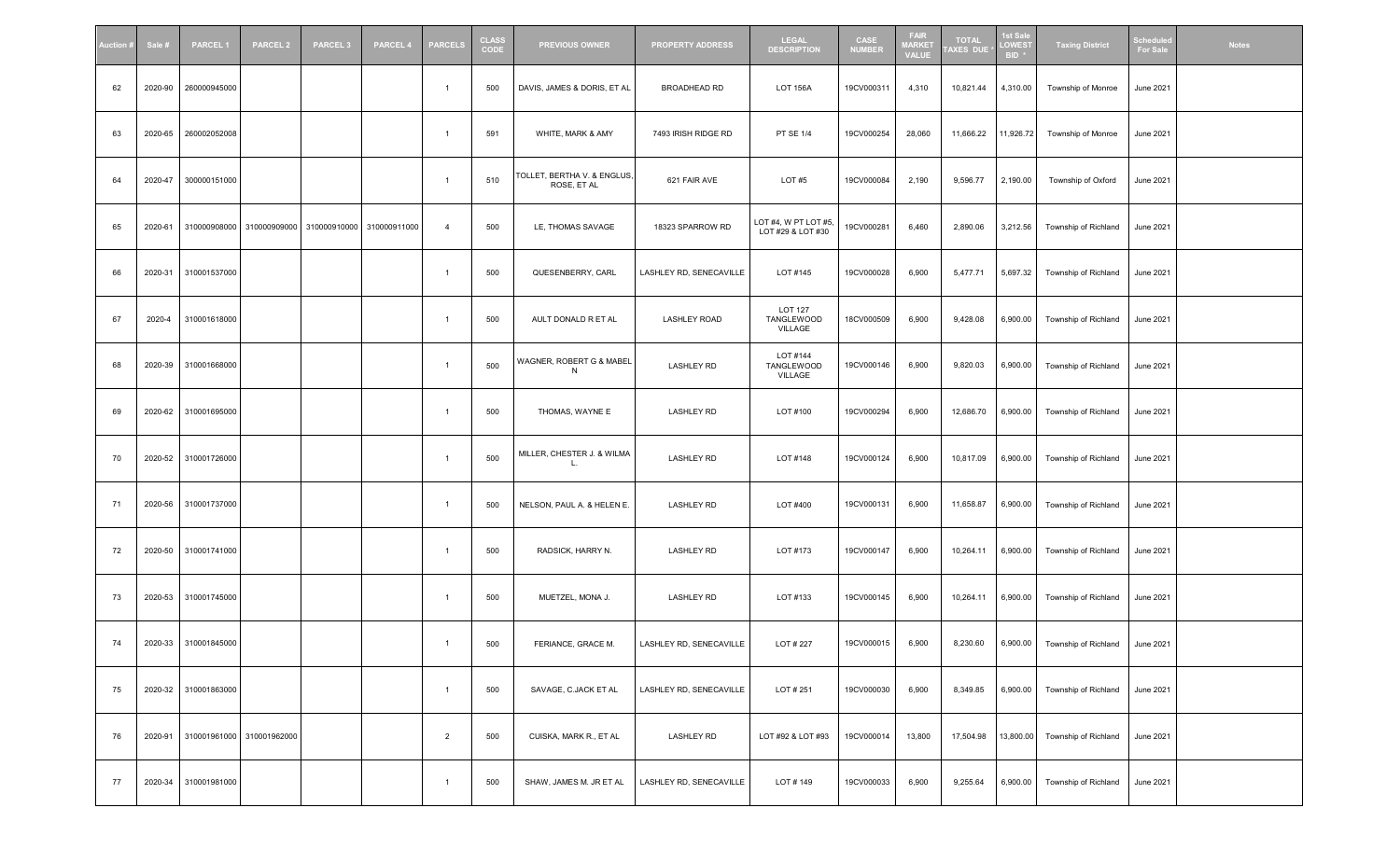| Auction ≢ | Sale #   | <b>PARCEL1</b>       | <b>PARCEL 2</b>           | <b>PARCEL 3</b>                        | <b>PARCEL 4</b> | <b>PARCELS</b> | <b>CLASS</b><br>CODE | <b>PREVIOUS OWNER</b>                       | <b>PROPERTY ADDRESS</b> | <b>LEGAL</b><br><b>DESCRIPTION</b>                 | CASE<br><b>NUMBER</b> | <b>FAIR</b><br><b>MARKET</b><br><b>VALUE</b> | <b>TOTAL</b><br>AXES DUE | 1st Sal<br>LOWES <sub>1</sub><br>BID <sup>3</sup> | <b>Taxing District</b> | Scheduk<br>For Sale | <b>Notes</b> |
|-----------|----------|----------------------|---------------------------|----------------------------------------|-----------------|----------------|----------------------|---------------------------------------------|-------------------------|----------------------------------------------------|-----------------------|----------------------------------------------|--------------------------|---------------------------------------------------|------------------------|---------------------|--------------|
| 78        | 2020-41  | 310002029000         |                           |                                        |                 | $\overline{1}$ | 500                  | RINEHART, KENNETH &<br><b>GLADYS W</b>      | <b>LASHLEY RD</b>       | LOT #319 MAPLE HTS<br>VILLAGE                      | 19CV000144            | 6,900                                        | 8,137.72                 | 6,900.00                                          | Township of Richland   | <b>June 2021</b>    |              |
| 79        | 2020-21  | 310002038000         |                           |                                        |                 | $\overline{1}$ | 500                  | BROWN, FRANKLIN E. ET AL                    | <b>LASHLEY RD</b>       | LOT #312                                           | 19CV000148            | 6,900                                        | 10,030.85                | 6,900.00                                          | Township of Richland   | June 2021           |              |
| 80        | 2020-57  | 310002299000         |                           |                                        |                 | -1             | 500                  | GREATHOUSE, MARGARET I                      | <b>LASHLEY RD</b>       | LOT #573                                           | 19CV000122            | 6,000                                        | 10,873.75                | 6,000.00                                          | Township of Richland   | June 2021           |              |
| 81        | 2020-35  | 310002312000         |                           |                                        |                 | $\overline{1}$ | 500                  | ZERVOS, NICK F. III ET AL                   | LASHLEY RD, SENECAVILLE | LOT # 374                                          | 19CV000034            | 6,900                                        | 5,932.82                 | 6,196.66                                          | Township of Richland   | June 2021           |              |
| 82        | 2020-27  | 340000018000         |                           |                                        |                 | $\mathbf{1}$   | 500                  | BRILL, BARBARA A                            | MAIN ST LORE CITY       | LOT #1 GEORGE CALE<br>ADDN                         | 19CV000010            | 3,140                                        | 4,372.80                 | 3,140.00                                          | Village of Lore City   | <b>June 2021</b>    |              |
| 83        | 2020-85  | 350000093000         | 350000094000              |                                        |                 | $\overline{2}$ | 500                  | BOGGS, LARNEY JAMES, ET AL                  | 401 BRIDGE ST           | PT LOT C & D                                       | 19CV000245            | 12,260                                       | 16,353.44                | 12,260.00                                         | Village of Senecaville | <b>June 2021</b>    |              |
| 84        | 2020-88  |                      |                           | 350000105000 350000106000 350000107000 |                 | -3             | 500 & 510            | NASTEL, JOSEPHINE, DAVID &<br>JOANNE, ET AL | 108 GREGG ST            | LOT #41, #42 & #43                                 | 19CV000225            | 10,070                                       | 23,351.04                | 10,070.00                                         | Village of Senecaville | June 2021           |              |
| 85        | 2020-24  | 350000143000         |                           |                                        |                 | $\overline{1}$ | 510                  | ANSBERRY, HELGA                             | 118 CONNER AVE          | LOT#9                                              | 18CV000507            | 27,970                                       | 38,666.33                | 27,970.00                                         | Village of Senecaville | <b>June 2021</b>    |              |
| 86        | 2020-42  | 350000221000         |                           |                                        |                 | $\overline{1}$ | 510                  | WILLISON, ROBERT & VIRGINIA<br>Α.           | 113 MILL ST             | LOT#5                                              | 19CV000105            | 14,520                                       | 9,888.63                 | 10,222.63                                         | Village of Senecaville | June 2021           |              |
| 87        | 2020-80  |                      | 350000313000 350000314000 |                                        |                 | $\overline{2}$ | 560 & 500            | DODD, CHRISTOPHER M., ET<br>AL              | 339 HIGH ST             | LOT #11 & LOT #12                                  | 19CV000139            | 15,000                                       | 9,249.26                 | 9,548.56                                          | Village of Senecaville | <b>June 2021</b>    |              |
| 88        | 2020-45A |                      | 350000523000 350000524000 |                                        |                 | $\overline{2}$ | 500                  | MILLER, ARTHUR WILLIAM<br>ANDREW ET AL      | <b>RICHLAND ST</b>      | W. PT. LOT #54 &<br>1/4 LOT #55                    | 19CV000079            | 5,660                                        | 3,610.64                 | 3,851.64                                          | Village of Senecaville | <b>June 2021</b>    |              |
| 89        | 2020-45B | 350000525000         |                           |                                        |                 | $\overline{1}$ | 500                  | WILSON, DAVID & JANE, ET AL                 | <b>RICHLAND ST</b>      | NE PT LOT #55                                      | 19CV000118            | 870                                          | 1,127.78                 | 870.00                                            | Village of Senecaville | June 2021           |              |
| 90        |          | 2020-22 370000083000 |                           |                                        |                 | $\overline{1}$ | 610                  | BLANTON, MICHAEL D. ET AL                   | 447 CARL ST             | PT SE 1/4                                          | 18CV000442            | 43,260                                       | 6,915.36                 | 7,224.82                                          | Village of Cumberland  | <b>June 2021</b>    |              |
| 91        | 2020-40  | 370000191000         |                           |                                        |                 | $\overline{1}$ | 510                  | MCELFRESH, EDDIE A                          | 516 FIRST ST            | LOT#1 & #2                                         | 19CV000026            | 39,990                                       | 1,856.31                 | 2,096.68                                          | Village of Cumberland  | <b>June 2021</b>    |              |
| 92        | 2020-77  | 370000198000         |                           |                                        |                 | $\overline{1}$ | 590                  | MCKITRICK, SUE ELLEN, ET AL                 | W. MAIN ST              | S PT. LOT #29                                      | 19CV000094            | 2,660                                        | 1,806.97                 | 2,054.52                                          | Village of Cumberland  | <b>June 2021</b>    |              |
| 93        | 2020-10  | 370000215000         |                           |                                        |                 | $\mathbf{1}$   | 560                  | MCDANIEL, MINDY L.                          | 545 FIRST STREET        | LOTS 77-78 H. E.<br><b>CONNER'S FIRST</b><br>ADDN. | 17CV000618            | 9,920                                        | 5,238.46                 | 5,587.08                                          | Village of Cumberland  | <b>June 2021</b>    | MH 37-1549M  |